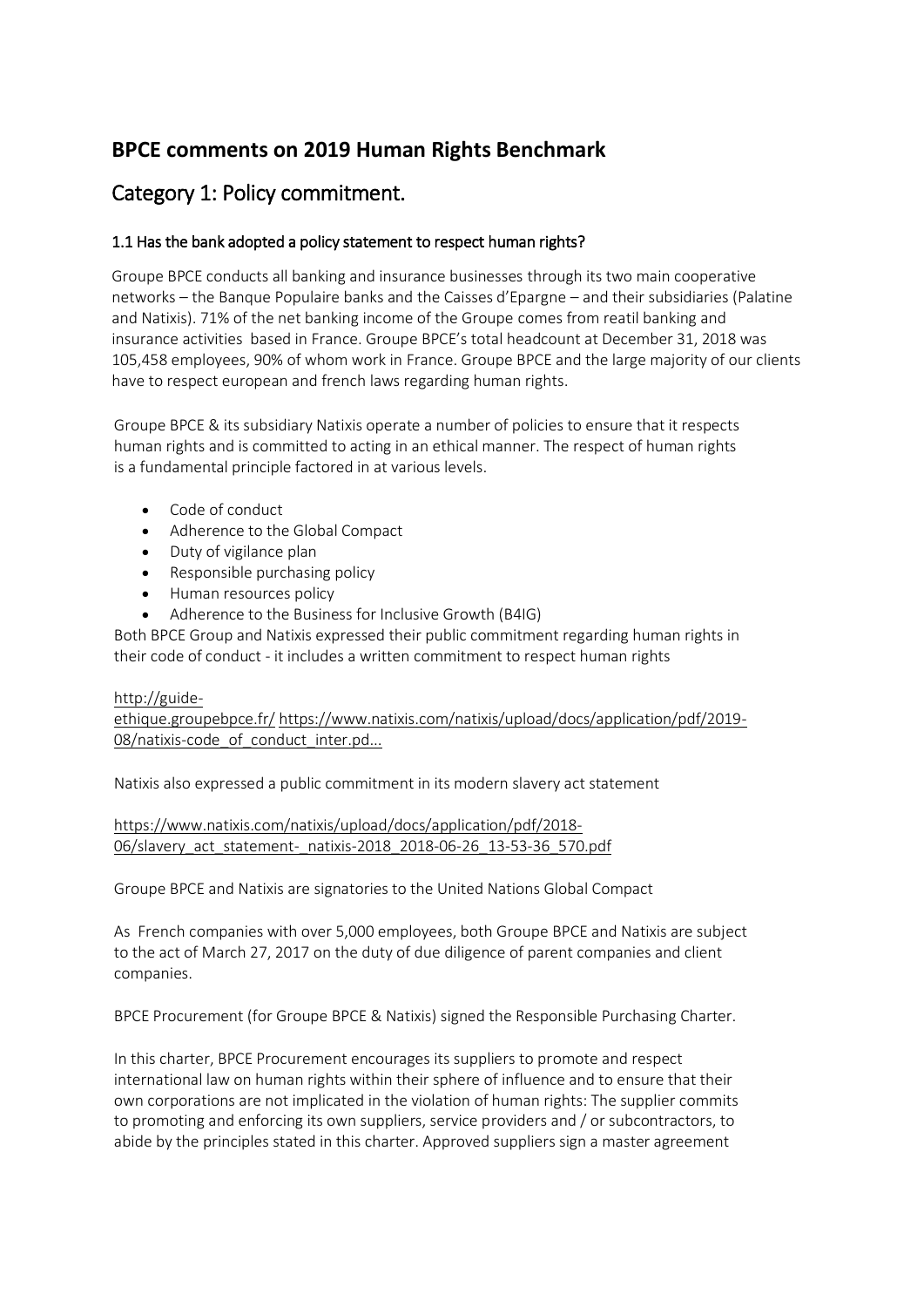with the Purchasing department which governs all relationships in France and abroad, and incorporates our sustainable development clauses relating to human rights

[https://back.bpce](https://back.bpce-achats.fr/storage/documents/9YMh2ecdXFSrAUhMOp4SKfZWh64bfInkxPnW5izi.pdf)[achats.fr/storage/documents/9YMh2ecdXFSrAUhMOp4SKfZWh64bfInkxPnW5izi.pdf](https://back.bpce-achats.fr/storage/documents/9YMh2ecdXFSrAUhMOp4SKfZWh64bfInkxPnW5izi.pdf)

## 1.2 Is the policy commitment approved at the most senior level of the business?

BPCE Group and Natixis codes of Conduct were approved by the CEOs and the boards.

In Natixis all matters concerning the Code of Conduct and its application by all subsidiaries and direct branches are governed by the Global Conduct Committee set up in June 2018. It is chaired by the Chief Executive Officer and is formed of members of the Natixis Senior Management Committee. It is in charge of the oversight and regular monitoring of matters pertaining to the rules of conduct, including updates to the Code and deciding on complex cases. An escalation process is also in place to consult the Committee if required. The Committee met three times in 2018 to discuss individual cases, approve ESR procedures, and supervise the rollout of the Code.

Since 2003 Groupe BPCE is member Global Compact. [https://www.globalcompact](https://www.globalcompact-france.org/participants/148)[france.org/participants/148.](https://www.globalcompact-france.org/participants/148)

Since june 2007 Natixis is member Global Compact

### https :// <http://www.globalcompact-france.org/participants/577>

As a signatory of the Global Compact (advanced level obtained for the second time in 2018), Groupe BPCE and NATIXIS have undertaken to uphold the ten associated principles covering human rights, international labor standards, environmental protection and anti-corruption.

Its membership is renewed each year and the commitments are firmed by BPCE & Natixis CEOs. In appendix letter july 2018 firmed by Laurent Mignon – BPCE CEO and letter july 12th 2019 firmed by François Riahi Natixis CEO. Groupe BPCE commitments will be renewed by September 2019.

August 25th 2019, groupe BPCE joint the Business for Inclusive Growth coalition. Business for Inclusive Growth (B4IG) is a global coalition (B4IG), powered by the OECD, which aims to pool and strengthen efforts by private companies to reduce inequalities linked to opportunity, gender and territories, and to build greater synergies with government-led efforts.

### 1.3 Does the bank's policy commitment extend to the bank's client and investee relationships?

By setting up different policies groupe BPCE and Natixis made sure that the full scope is covered and all the counterparts engaged ; personnel, suppliers, clients. As written in BPCE code of conduct, BPCE Group strives to *"Promote Human Rights in the pursuit of all our activities We strive to ensure that all our stakeholders comply with the precepts of Human Rights, whether these stakeholders are internal (customers, cooperative shareholders, employees, senior managers and directors) or external (suppliers, investors), in all the territories where Groupe BPCE is present, whether in France or overseas."*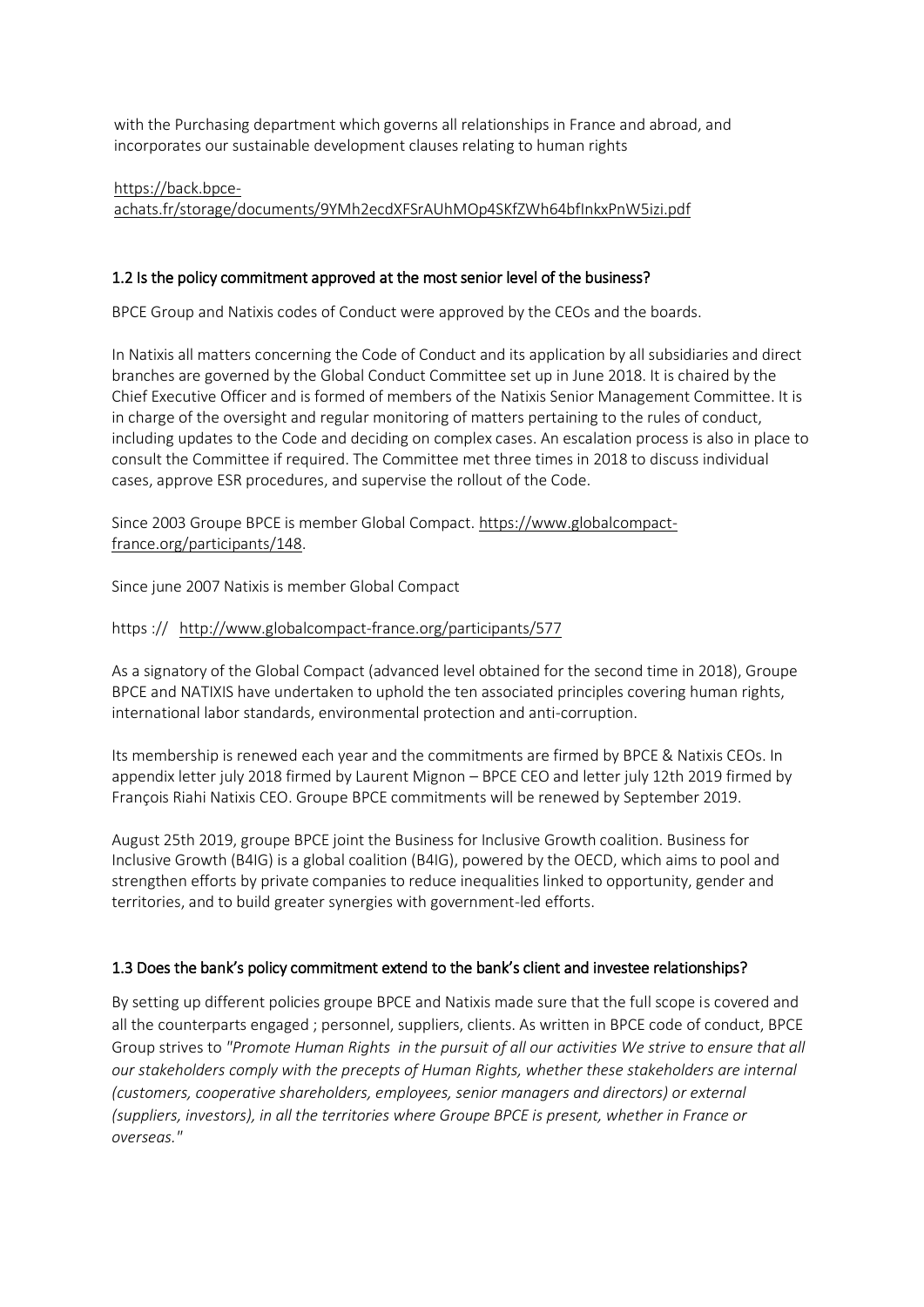# Category 2: Due diligence process.

### 2.1 Does the bank describe how it carries out human rights due diligence?

To prepare its due diligence plan, the Group reviewed its existing policies and their suitability in terms of the existing assessment tools and risk management approach, across the scope covered by the law. The following scope was considered in terms of the risks incurred by the Group's activities:

- its members of staff;
- its business activities.

With regard to the implementation of the UNGPs a risk review was performed in terms of the following issues:

● issues involving human rights and fundamental freedoms, in particular discrimination, inequality, the right to privacy and family life, right to protest, freedom of association, and freedom of opinion;

● issues involving personal health and safety: health-related risk, failure to observe legal working conditions, forced labor, child labor, violation of worker safety and unequal access to healthcare;

Specifically for high-risk and very high-risk procurement categories exceeding a given threshold, the suppliers involved in RFPs organized by BPCE Procurement are assessed for their CSR performance. They are required to complete a questionnaire specific to their category and to provide details of the actions taken to mitigate risks and prevent major violations of human rights and fundamental freedoms, personal health and safety and the environment. BPCE Procurement assesses these actions and determines a CSR rating, which is included in the supplier's overall rating. Depending on the results, an improvement plan can be established with the winning supplier, subject to review at the six-month point

For Natixis Human rights issues are taken into account in its financing and investing businesses, guided by notable ESR charters, including Principles for Responsible Investment (since 2008) and the Equator Principles (since 2010). Indeed, within the Equator Principles, close attention is being paid to the impact of financed projects on local populations. Since 2013, the Equator Principles were updated to recognize the UN's Framework for companies and human rights. They refer to the International Finance Corporation's Performance Standards on labour matters which include such issues as harmful or exploitative child labour or forced labour. Besides, whenever material human rights issues are detected by Risk, Compliance or ESR, during the internal client onboarding process or the credit process, those issues are raised for full account in the decision to enter into or pursue business relations with the client. In order to make this approach systematic, Natixis is currently working on an ESR screening tool aiming to refine the review of all its corporate clients from an environmental & social risk perspective, including human rights. Implementation is expected in 2020

Signatory of the Principles for Responsible Investments, Ostrum Asset Management applies environmental, social and governance (ESG) criteria by excluding equities and corporate bonds that fail to comply with certain requirements. The analysis is based on three sources of information: - Severe conflicts with the United Nations' Global Compact principles - Cases investigated by the OECD's national contact points for non-compliance with the OECD's guidelines for multinational enterprises; - Companies subject to public exclusion by institutional investors on the basis of the above-mentioned principles.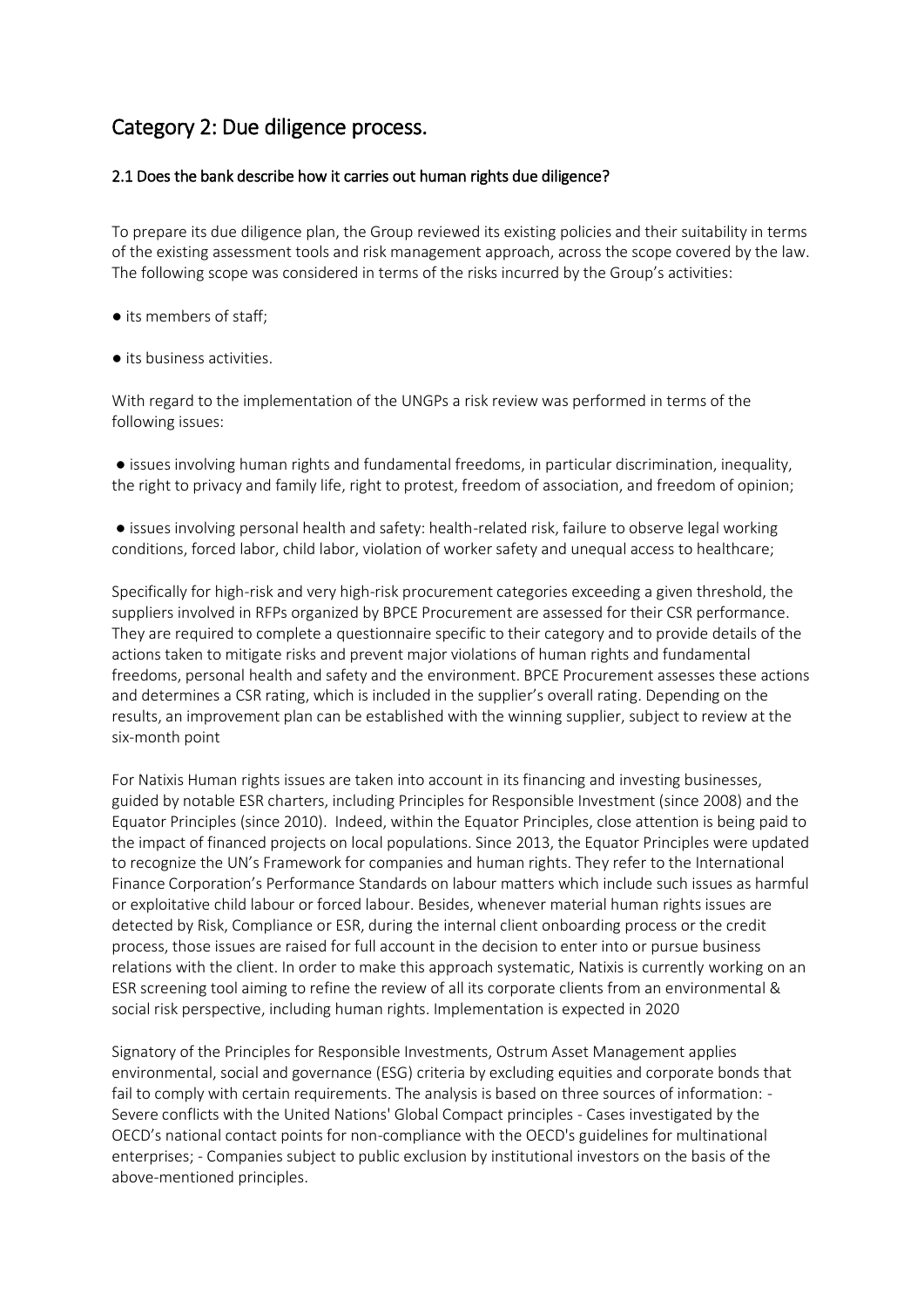Natixi's sector policies applicable to coal, oil and gas, tobacco, defense, bombs and anti-personal mines are published.

### 2.2 Does the process involve meaningful consultation with potentially affected groups?

Human resources policies are strictly monitored under existing legislation in France, in particular the Labor Code. Specific commitments or voluntary measures have been implemented for some of these topics by Groupe BPCE.

For the management of its employees, Groupe BPCE is aware that its first scope of responsibility lies in-house and to this end, it has a responsible staff management policy. For the risks incurred by its members of staff – most of whom work in France – the most relevant areas requiring attention in terms of the activities performed by BPCE and its subsidiaries were deemed to be:

- preventing discrimination and promoting equal opportunities for men and women
- promoting equal opportunities for visible minorities
- preventing discrimination against persons with disabilities
- facilitating social dialog and the freedom of association
- health and safety in the workplace
- non-compliance with legal working conditions
- equal access to law and healthcare

As a responsible company, BPCE ensures it applies ethical business practices by fostering a compliance culture among all members of staff through the Groupe BPCE code of conduct and Ethics. This is rounded out by a responsible compliance approach implemented by Financial Security and Compliance: anti-money laundering, anti-fraud and anti-corruption measures.

Regarding the risks relating to its customers arising with the distribution of financial products and services, the following topics were identified :

- preventing discrimination and promoting equal opportunities for men and women
- promoting equal opportunities for visible minorities).
- financial inclusion;
- financing the real economy and society's needs;
- ●sustainable customer relations and customer protection

• the transparency of the product offer. Customers' right to privacy, data protection and cybersecurity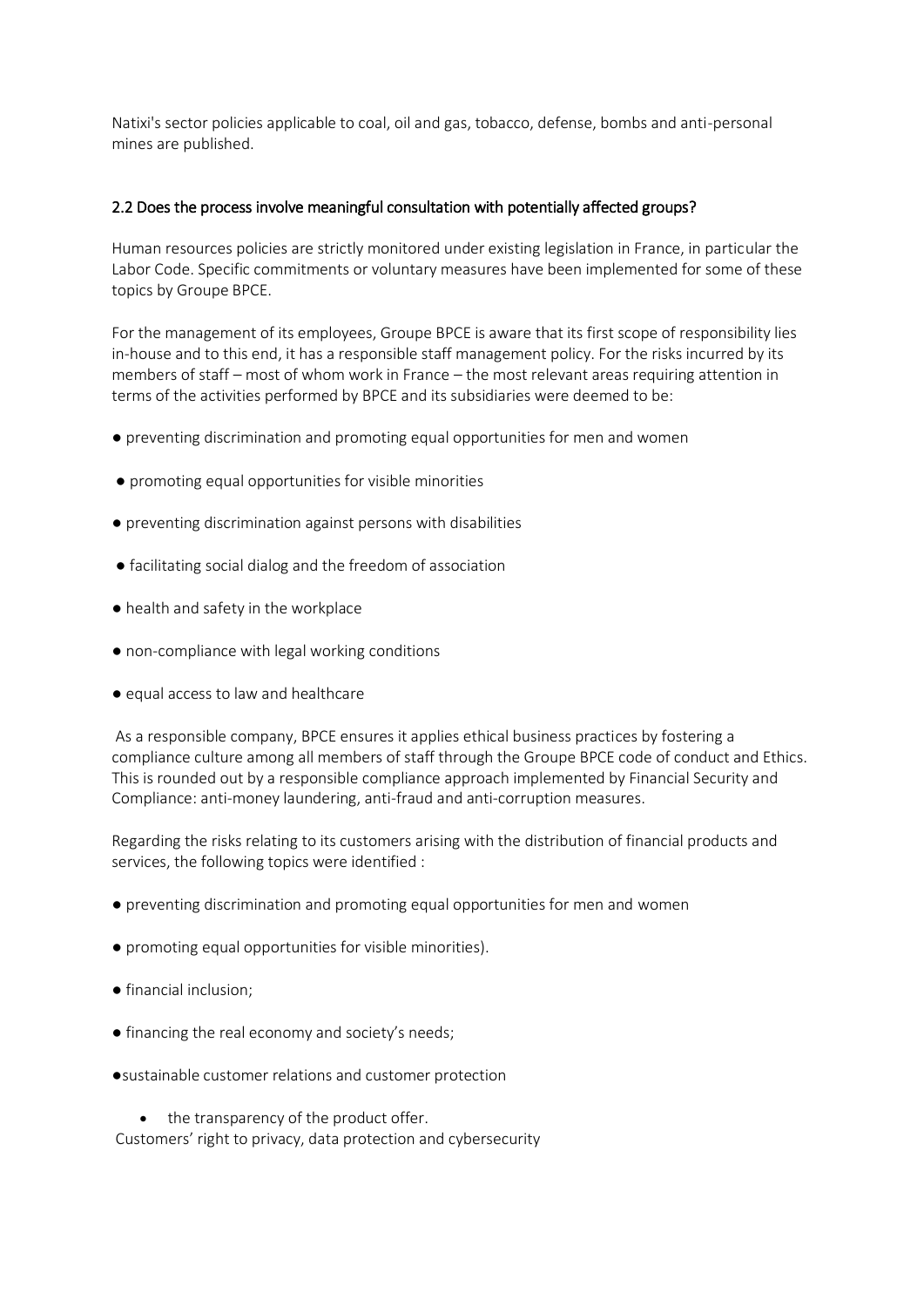In its financing activities, for several years now, Groupe BPCE and Natixis have addressed the human rights and environmental risks incurred by some of its financing activities, most notably by applying the Equator Principles for project financing and policies applied to sensitive sectors.

For the financing of major industrial and infrastructure projects under the Equator Principles, Natixis requires from its client to undertake an independent social impact analysis and engage with local and other potentially impacted stakeholders. According to these principles :

- When Affected Communities are subject to identified risks and adverse impacts from a project, the client should undertake a process of consultation in a manner that provides the Affected Communities with opportunities to express their views on project risks, impacts and mitigation measures, and allows the client to consider and respond to them. The extent and degree of engagement required by the consultation process should be commensurate with the project's risks and adverse impacts and with the concerns raised by the Affected Communities.
- For projects with potentially significant adverse impacts on Affected Communities, the client will conduct an Informed Consultation and Participation (ICP) process.
- For projects with adverse impacts to Indigenous Peoples, the client is required to engage them in a process of ICP and in certain circumstances the client is required to obtain their Free, Prior, and Informed Consent (FPIC).

Funding will only be provided when Natixis are confident that these risks have been effectively mitigated.

### 2.3 Does the bank clearly allocate responsibility to specific functions?

No comment

### 2.4 Does the bank have a process for assessing its relationship to an adverse impact?

The French Act on the Duty of Vigilance requires BPCE and Natixis to prepare, publish and implement a vigilance action plan containing measures capable of identifying and preventing risks of violating human rights and basic freedoms, the environment, and occupational health and safety, associated with the activities conducted by BPCE as well as its subsidiaries, sub-contractors and suppliers. Launched in 2017, the Duty of Vigilance is an ongoing project involving several departments: ESR, Purchasing, Human Resources, Logistics, Compliance and Legal.

Duty of Vigilance in purchasing BPCE Procurement and Natixis worked alongside as part of a concerted approach in the bancassurance industry, with the help of three other banking groups, to map out ESRESR risks in purchasing activities. This tool, delivered in 2018, is used to measure, by country and by category of purchase, the following risks: - Fair practices and ethics - Environmental impact - Human rights including forced labor and modern-day slavery Of the more than 100 purchasing categories in the banking sector, the mapping system identified 13 types of high ESR risk-type purchases. These are to be the subject of targeted duty of care measures: Under the new consultation procedures conducted by BPCE Procurement in sensitive categories, suppliers are assessed on the basis of their ESR performance. This process was applied in 2018 (e.g. Servers category) and further consultation efforts are scheduled for 2019 (works, vehicles).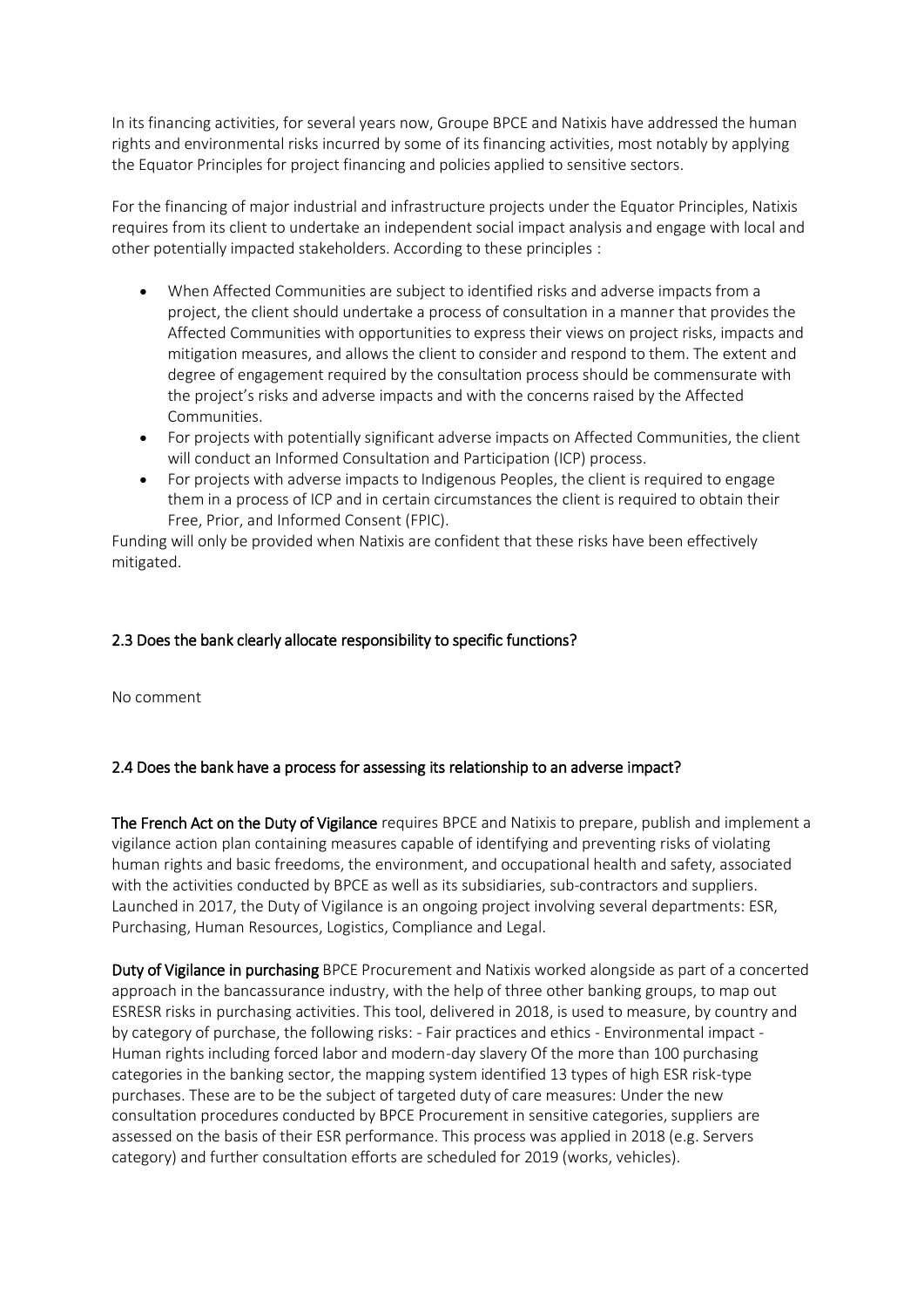Duty of Vigilance in everyday operations A large majority of Natixis' employees and establishments are located in France (73% and 75%, respectively). Human rights issues are already strictly governed by a number of prevailing regulations in France, notably including labor law, the personal and property safety policy, and the Professional Risk Assessment Document. A whole host of internal agreements have also been signed in France (relating to union law, collective bargaining, gender equality, the professional integration and retention of employees with disabilities, and quality of life at work)

Natixis also has a large number of establishments outside France, however, and it needs to ensure that employees and service providers working outside France and Europe are not subject to major occupational health and safety risks. Natixis has decided to focus on countries in which it has a headcount (excluding financial holdings) of more than 100 employees and on countries deemed to be at risk on the country risk map, based on three indicators: - Gross national income per inhabitant in dollars: GNI/inhabitant (source: World Bank) - Weekly working hours (source: International Labor Organization) - The index of "violence and repression of workers" (source: ITUC\*)

Duty of vigilance in our financing and investing activities Human rights issues are taken into account in our financing and investing businesses, guided by notable ESR charters, including Principles for Responsible Investment (since 2008) and the Equator Principles (since 2010). Indeed, within the Equator Principles, close attention is being paid to the impact of financed projects on local populations. Since 2013, the Equator Principles were updated to recognize the UN's Framework for companies and human rights. They refer to the International Finance Corporation's Performance Standards on labour matters which include such issues as harmful or exploitative child labour or forced labour. Besides, whenever material human rights issues are detected by Risk, Compliance or ESR, during the internal client onboarding process or the credit process, those issues are raised for full account in the decision to enter into or pursue business relations with the client. In order to make this approach systematic, Natixis is currently working on an ESR screening tool aiming to refine the review of all its corporate clients from an environmental & social risk perspective, including human rights. Implementation is expected in 2020 Signatory of the Principles for Responsible Investments, Ostrum Asset Management applies environmental, social and governance (ESG) criteria by excluding equities and corporate bonds that fail to comply with certain requirements. The analysis is based on three sources of information: - Severe conflicts with the United Nations' Global Compact principles - Cases investigated by the OECD's national contact points for non-compliance with the OECD's guidelines for multinational enterprises; - Companies subject to public exclusion by institutional investors on the basis of the above-mentioned principles.

#### 2.5 Does the bank track the effectiveness of its response?

No comment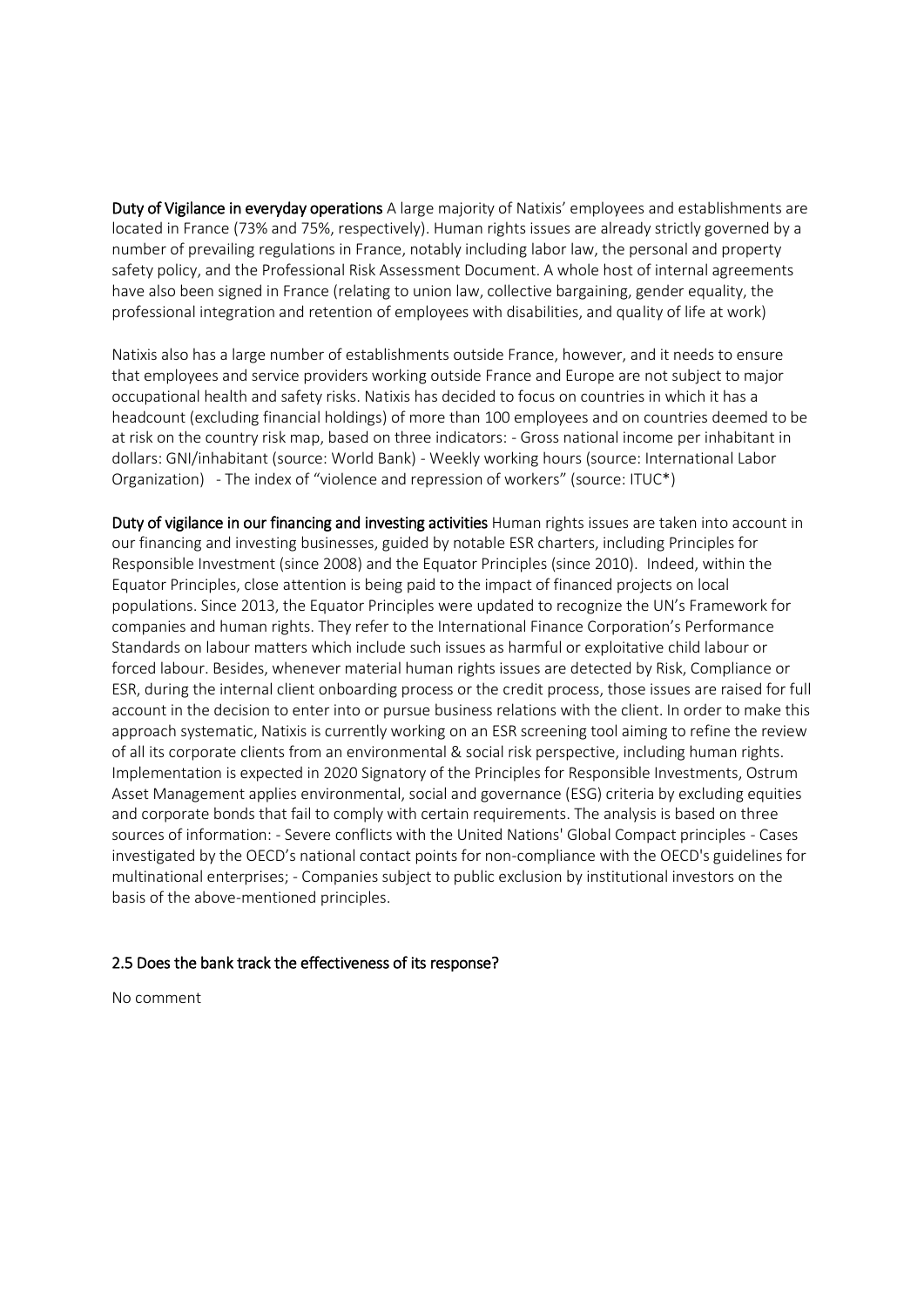# Category 3: Reporting.

## 3.1 Does the bank report formally on how it addresses its human rights impacts externally?

Yes BPCE group reports formally its human rights impacts on its registration document (Respecting business ethics in all Group business lines Registration document chapter 2.4.3).

### <https://labrador.cld.bz/BPCE-2018-Registration-document/86/>

Yes, Natixis reports formally on its human right impacts in its registration document (Registration document - duty of vigilance chapter 6.4.2)

[https://www.natixis.com/natixis/upload/docs/application/pdf/2019-](https://www.natixis.com/natixis/upload/docs/application/pdf/2019-03/natixis_registration_document_2018.pdf) 03/natixis registration document 2018.pdf

The language "Human rights" is used.

3.2 Is reporting sufficient to evaluate the adequacy of its response to particular human rights impacts?

No comment

## 3.3 Does reporting include indicators for identifying and addressing adverse impacts on human rights?

No comment

# Category 4: Remedy.

# 4.1 Does the bank provide for or cooperate in the remediation of adverse impacts to which it identifies it has caused or contributed?

No comment

# 4.2 Has the bank established or participated in a grievance mechanism for individuals and communities who may be adversely impacted?

Groupe BPCE has a whistleblowing framework in place setting out the applicable procedure at all Group entities, as provided for in the act of December 9, 2016 (i.e. the Sapin 2 Act) and the Ministerial Order of November 3, 2014 on internal control of banking sector companies. The current whistleblowing procedure applies to all internal employees, as well as to external and interim staff, who may use the procedure should they become aware of any crime, offence, major legal offence, threat or major breach of general interest or any conduct or situation that breaches the code of conduct. Groupe BPCE entities protect whistleblowers. Under no circumstances may they be subject to any disciplinary action or legal proceeding, provided they have acted impartially and in good faith.

In Natixis, the whistleblowing system forms an integral part of Natixis' Code of Conduct and is based on a company-wide policy which sets the minimum standard to be applied throughout Natixis group.